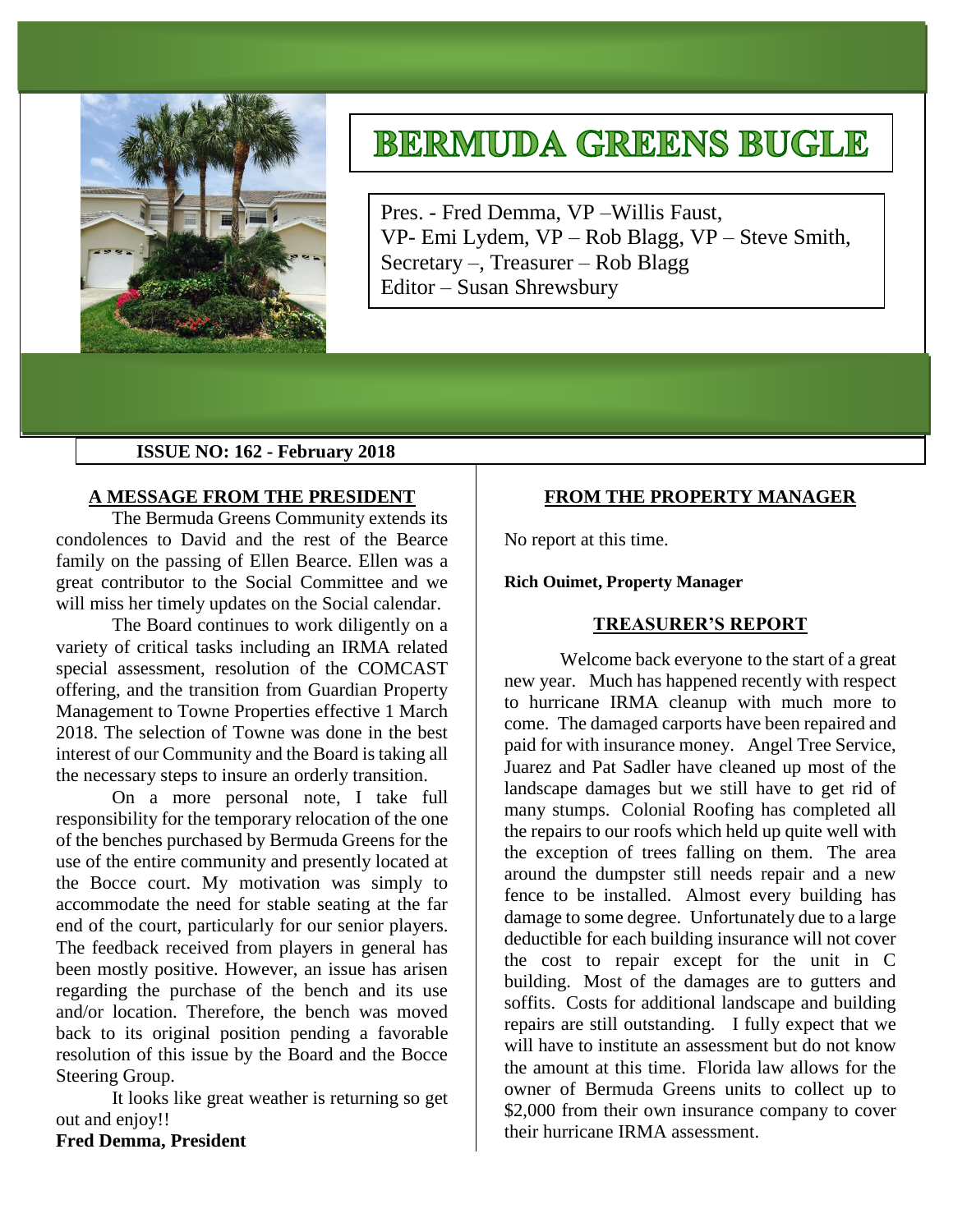With regard to our normal financial situation, I have not yet received input from Guardian for the month of December. They installed a new accounting system in January and are still working out the bugs. I expect this to be resolved soon and will follow up with a report when received.

# **Rob Blagg, Treasurer**

# **LONG RANGE PLANNING COMMITTEE**

Effective July 1, 2018, communities of our size will be required to have a website that meets certain state requirements. Long Term Planning is working with our in-house technical resource, Jan McCloskey, exploring technical resources who have experience developing these sites with the goal of having a Bermuda Greens website in the near future. We will update the community at the February Board Meeting.

The Board has also asked LTP to review and update our Reserve Study. Pete Asimakopoulos is leading this effort and has made significant progress. The Reserve Study is key in guiding the Board for future planning necessary for replacing and maintaining the physical aspects of our community, to keep our community safe and property values strong.

If you are interested in joining LTP, please connect with one of our members: Pete Asimakopoulos, John McHarris, Guy Miata, Jan McCloskey and Sue Giese.

## **Sue Giese, LRPC Chair suegiese@gmail.com**

## **RECYCLING**

According to a recent Yale University EPA study, the U.S. recycles less than 22% of its discarded material. The U.S. recycling levels have not improved in 20 years despite the billions of dollars spent on public education and new sorting technologies.

Despite only representing 5% of the world population, the U.S. generates more waste than any other country.

Aluminum Cans:

Every three months, Americans throw away enough aluminum in landfills to build our nations entire commercial air fleet.

Recycling a single aluminum can saves enough energy to power a TV for three hours.

Glass:

Glass can be recycled and remanufactured an infinite amount of times and never wear out.

Recycling one glass jar saves enough electricity to light an 11 watt CFL bulb for 20 hours.

More than 28 billion glass bottles and jars end up in landfills every year...

That is the equivalent of filling up TWO EMPIRE STATE BUILDINGS every THREE WEEKS!

Remember, Waste Management asks that we do not place any plastic bags in the recycle bins. Just toss your recycle items in the bin, or in a paper bag and place the filled paper bag in the bin. Please Recycle.

**Emi Lydem**

# **LANDSCAPE COMMITTEE**

This is to answer many owners' questions about the island. The island is a preserve and therefore subject to county regulations. The county does not allow the planting of non-native or invasive plants and can mandate removal of such. Damage from Hurricane Irma forced us to take action now. All invasive, non-native species and dead vegetation were removed. We were only able to keep 2 of the 3 original palm trees on the island. The large "leafy tree" on the island was not a tree but an invasive vine (a Strangler Fig) that killed the third palm and other vegetation. The plan is to replant the island this week with 8 trees and a large number of grasses. The existing remaining roots and stumps that you see now will be left in place to help secure the island. These will eventually rot and by then these new trees and grasses should have an establish root structure.

Bermuda Greens board has already agreed to a twice-yearly maintenance contract going forward to prevent this over growth of invasive and nonnative species in the future.

**Emi Lydem & Steve Smith, Chairs Landscape Committee**